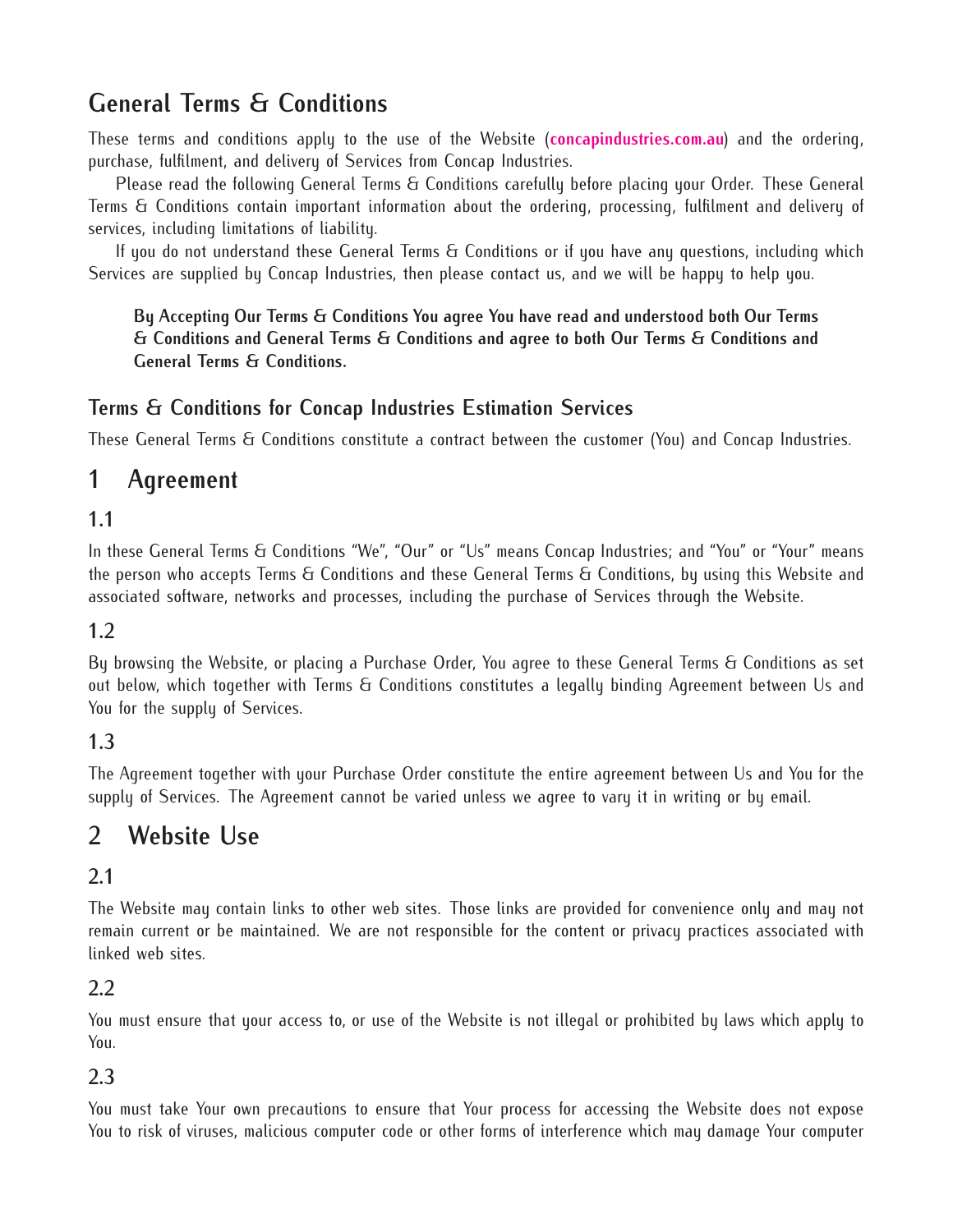system. We take no responsibility for any such damage which may arise in connection with Your use of the Website.

# **3 Pricing**

## **3.1**

All prices displayed on the Website are subject to change at any time without notice.

# **4 Service Specifications**

### **4.1**

Features and specifications of Services described or depicted on the Website are subject to change without notice.

## **5 Purchase Orders**

### **5.1**

You may place a Purchase Order by following the instructions on the Website.

### **5.2**

Purchase Orders will be deemed to have been received by Concap Industries at the time You receive a Purchase confirmation.

### **5.3**

Concap Industries is an online business and will primarily communicate with Customers via e-mail. It is the Customer's responsibility to ensure the correct contact details are entered and that the nominated e-mail address is regularly checked for correspondence.

### **5.4**

Concap Industries may cancel Your Purchase Order at any time prior to dispatch of the Service.

### **5.5**

In the event of a cancelled Purchase Order, any funds paid in relation to that Purchase Order will be refunded in full. You will be provided with e-mail confirmation of the cancellation and refund.

### **5.6**

Concap Industries does not accept any responsibility for Purchase Orders that are declined, delayed or not accepted due to disruptions with internet connections.

### **5.7**

Concap Industries shall not be liable for any delay in performing any of its obligations under this Agreement if such delay is caused by circumstances beyond the reasonable control of Concap Industries (or its affiliates), and Concap Industries shall be entitled to a reasonable extension of time for the performance of such obligations.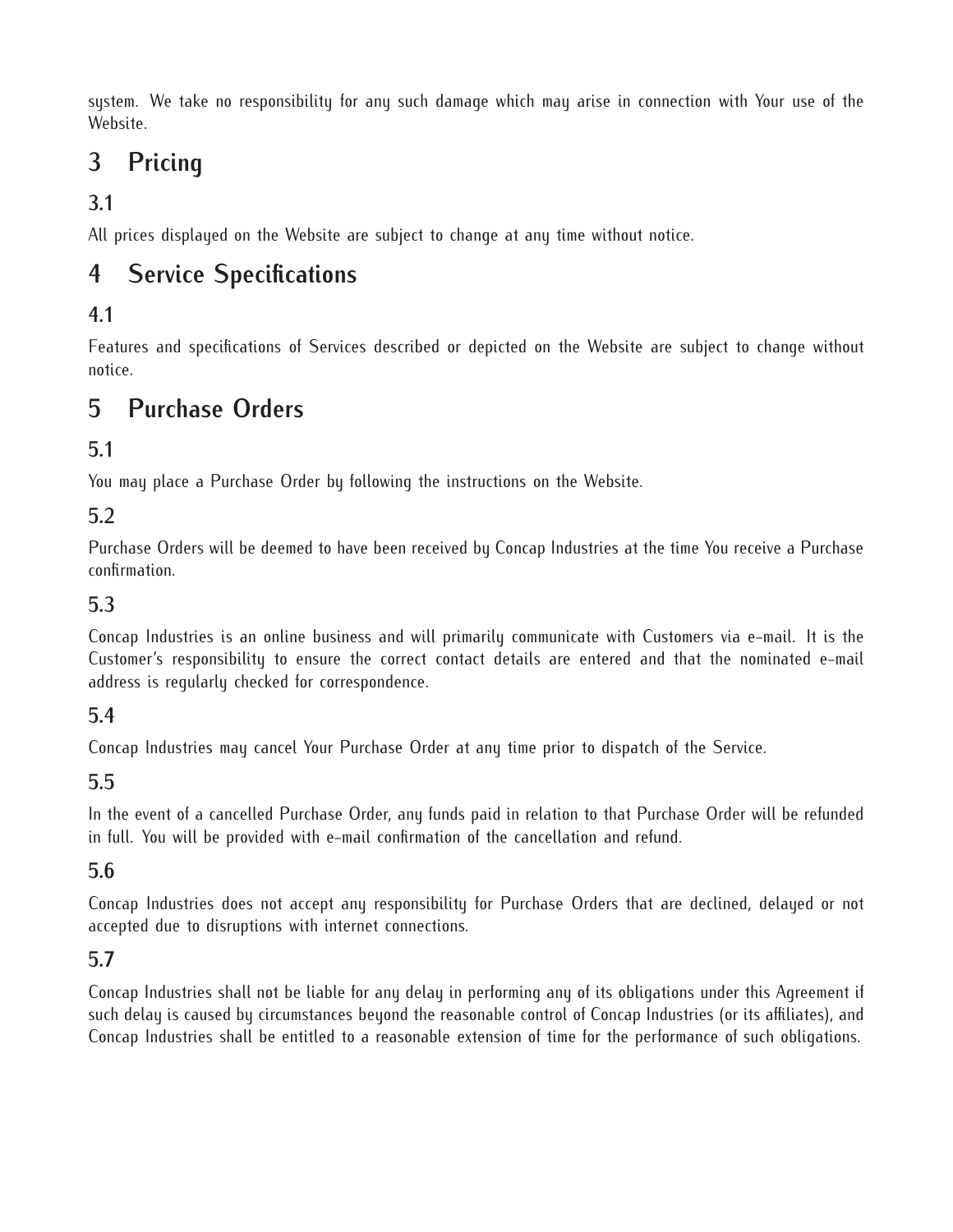# **6 Payment**

## **6.1**

You must provide your nominated credit card during the purchase process described on the Website.

### **6.2**

Payment for Purchase Orders will be processed immediately upon confirmation of Your Purchase Order.

### **6.3**

If Your nominated payment method triggers Our fraud prevention protocols, We may contact You to confirm additional details, or rescind the transaction. In this case, until your Purchase Order has passed Our fraud prevention protocols Your Purchase Order will not be fulfilled. If you do not provide the requested information within up to three (3) days (72 hours from time of placement of Your Purchase Order), your Purchase Order will be cancelled. These information requests are sent to help protect credit card holders from online fraud.

# **7 Delivery and ownership of the goods**

## **7.1**

We try to ensure that all Services are delivered in a prompt and timely manner. However, from time to time, it is possible that factors outside of Our control may result in delays. Concap Industries does not accept any liability for loss or damage suffered by anyone as a result of any such delays.

### **7.2**

The date of Purchase listed on the Website is the estimated date of Purchase as is reasonably estimated by Concap Industries and is subject to change without notice.

### **7.3**

Concap Industries will only deliver Services to a valid email address.

### **7.4**

Concap Industries is not responsible for the delivery times of Services. Once Services have been dispatched, Concap Industries shall not be liable for any inaccuracy of information provided to Customers relating to the date and time of delivery.

# **8 Faulty or damaged goods**

### **8.1**

Concap Industries will replace faulty or damaged Purchases in accordance with the **[Refund Policy](http://concapindustries.com.au/refunds)**.

### **8.2**

In order to facilitate a Refund under these General Terms & Conditions, Contact us.

# **9 Warranties**

### **9.1**

Nothing in the Terms & Conditions or General Terms & Conditions excludes the application of statutory conditions, warranties, and guarantees.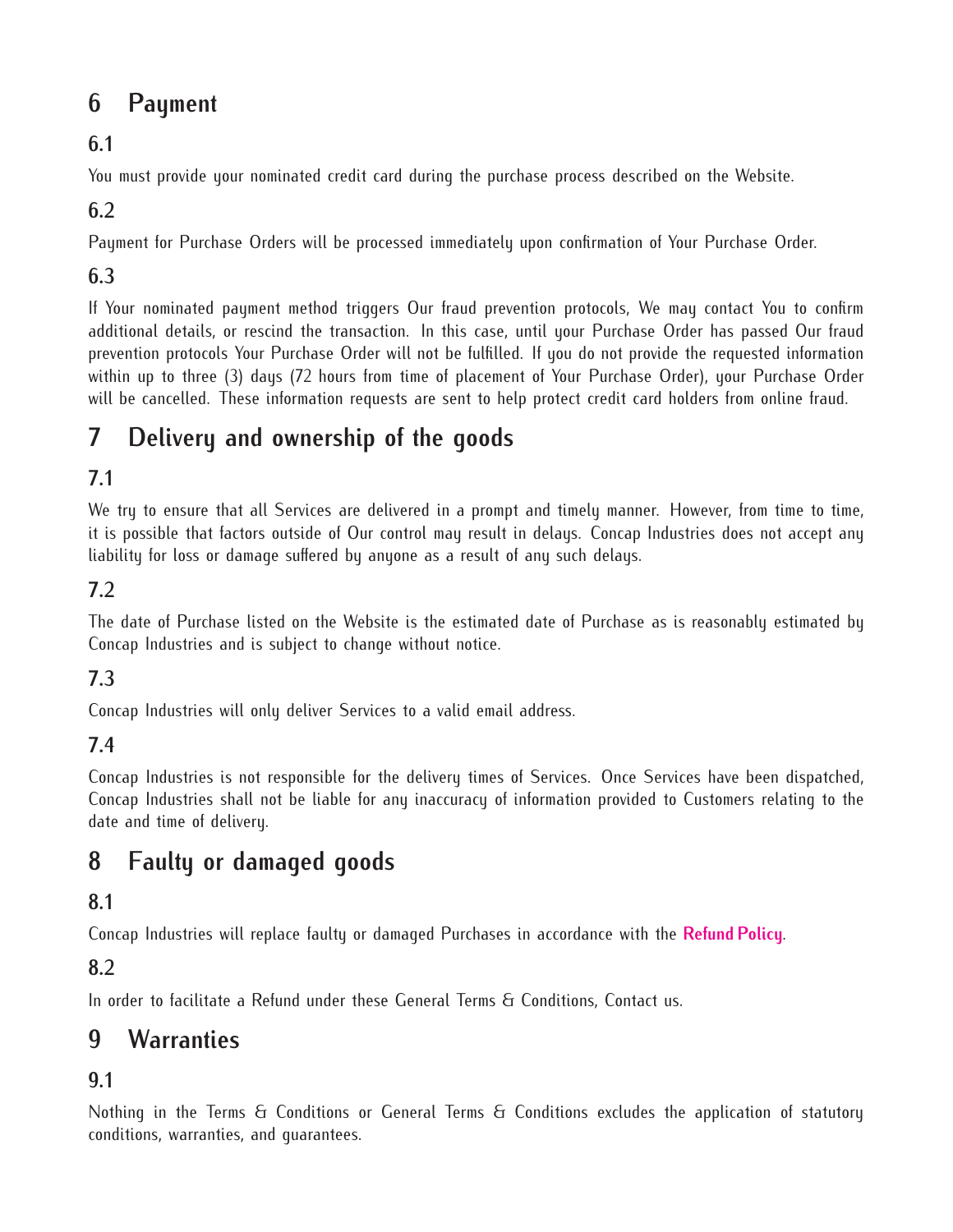# **10 Liability**

To the extent permitted by law:

- we will not be liable for any loss of income, loss of profits, loss of contracts, loss of data or for any indirect or consequential loss or damage of any kind howsoever arising and whether caused by tort (including negligence), breach of contract or otherwise; and
- our maximum aggregate liability for any Service supplied to You whether in contract, tort (including negligence) or otherwise shall in no circumstances exceed the amount payable by You to Us in respect of the Service(s) in question.

# **11 Intellectual Property & Copyright**

## **11.1**

All Intellectual Property in any Material on the Website is the property of Concap Industries and its affiliates (Neurospaces Design and Three Way Street). You may not reproduce, adapt, modify, display, perform or distribute any Material or any part of any Material, or any part of the Website.

### **11.2**

All Website content including data, algorithms, application software, and the Graphic User Interface (GUI) (the program) associated with the Concap Industries Website is copyright and intellectual property of Concap Industries, Neurospaces Development, and Three Way Street. In particular:

- *•* **Concap Industries:** Claims Copyright over all Data & Algorithms employed by the Concap Industries website.
- *•* **Neurospaces Development:** Claims Copyright over all application software and code created for the Concap Industries website.
- *•* **Three Way Street:** Claims Copyright over all documentation and the design of the Graphic User Interface and User Workflows employed by the Concap Industries website.

# **12 Privacy**

## **12.1**

By placing your Purchase Order or otherwise contacting Concap Industries, you agree that We may store, process, and use data collected from your Purchase Order for the purposes of processing your Purchase Order. By placing your Purchase Order or otherwise contacting Us, you also agree that we may use such data, other than credit card details, in order to provide you with a more efficient Service. You may obtain a copy of the data held by us concerning you on request in writing or by email. We reserve the right to charge an administration fee for processing such request. If any data held by us concerning you is incorrect, we will correct it on your written request. For more details, please refer to our **[Privacy Policy](http://concapindustries.com.au/privacy)**.

# **13 Miscellaneous**

### **13.1**

Title and risk in the Concap Industries Services pass to the Customer on Customer receipt of an email Purchase confirmation.